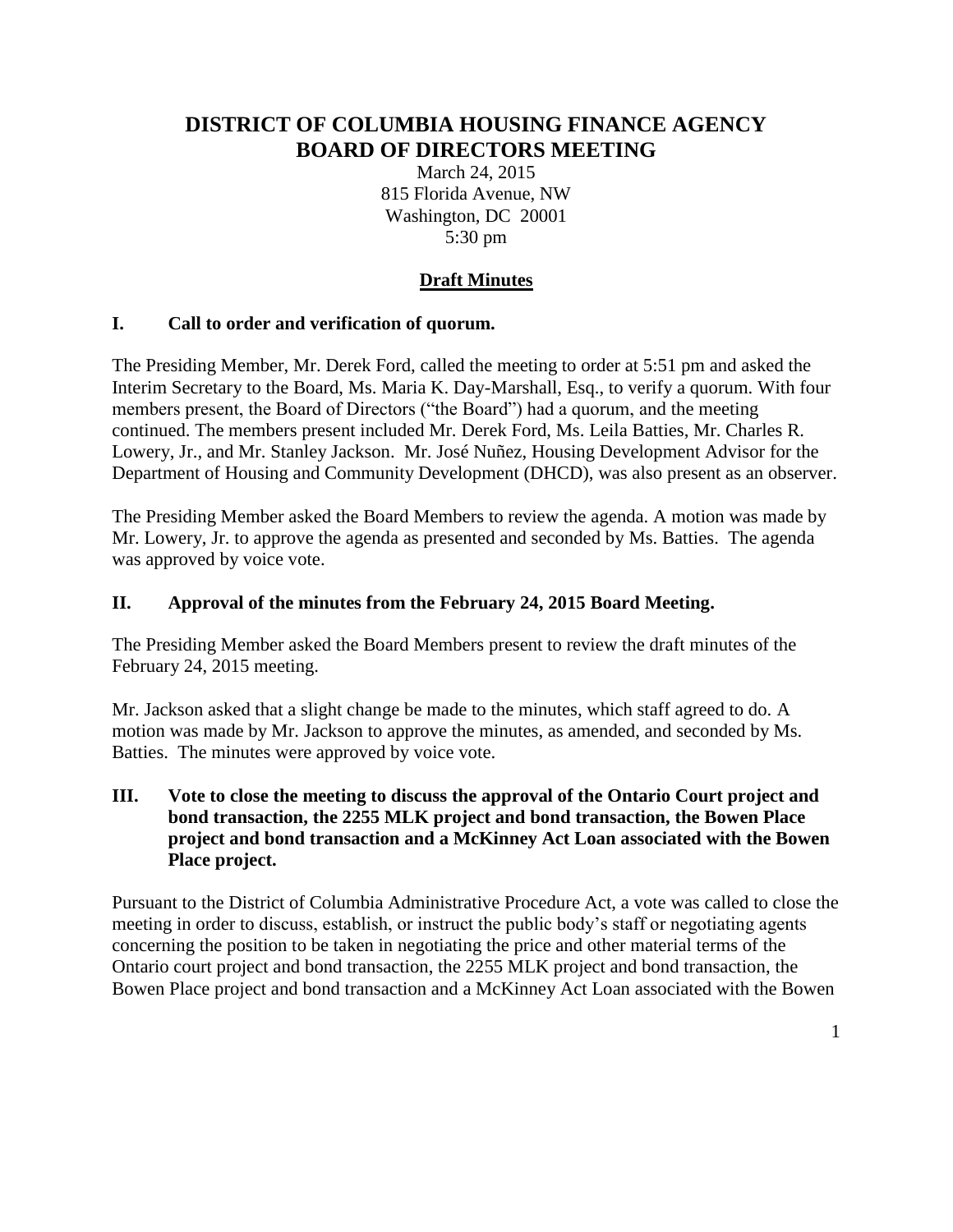Place project. An open meeting would adversely affect the bargaining position or negotiation strategy of the public body. (D.C. Code  $\S2-575(b)(2)$ ).

A motion to close the meeting was made by Ms. Batties and seconded by Mr. Jackson. The motion was approved by voice vote.

## **IV. The meeting re-opened at 6:40 p.m.**

## **V. Consideration of DCHFA Resolution No. 2015-05, a Final Bond Resolution for Ontario Court.**

Ms. Day-Marshall introduced the Resolution to the Board for consideration and then introduced Mr. Anthony Waddell, Director of Public Finance. Mr. Waddell introduced Mr. Danté Thomas, Development Officer, who provided a brief description of the project. The principal developer of the project will be Jubilee Ontario Apartments, LP, an entity controlled by Jubilee Housing Inc. The project is located at 2525 Ontario Road, NW and will consist of 27 units of affordable housing. The bond will be issued and sold to United Bank in an amount not to exceed \$10.5 million. Mr. Jim Knight, Mr. Marty Mellett and Ms. Dorothy Larimer were present to represent the developer, and Mr. Knight gave a presentation. Mr. Avran Fechter of Equity Plus was present as the developer's consultant. Ms. Keirston Woods of Bryant Miller Olive was present to represent Bond Counsel. Mr. Alieu Kargbo and Ms. Christina Chacon, current residents, spoke favorably about their experiences with the developer were also present and spoke on behalf of the residents. Mr. Ford asked the developer to ensure that they meet the CBE requirements and asked about the high total development cost per unit. Mr. Knight responded that the high cost was mostly attributed to high acquisition cost, but that the residents are looking forward to the renovations that are going to be made. The scope of work includes several Uniform Federal Accessibility Standards upgrades, installation of hardwood flooring in all units, cabinet replacement, installation of granite countertops and several green features.

The Resolution was moved by Ms. Batties and seconded by Mr. Jackson. The Resolution was approved unanimously.

### **VI. Consideration of DCHFA Resolution 2015-06, an Eligibility Resolution for 2255 MLK.**

Ms. Batties announced that her law firm, Holland & Knight, served as land use counsel on the Project, that she did not personally work on the matter, and that there was no financial benefit to her personally from that relationship. She asked that the Board waive the apparent conflict of interest and allow her to participate in the discussion about the project and vote on the resolution. Mr. Jackson moved to waive the apparent conflict, and Mr. Lowery seconded that motion. The motion to waive the apparent conflict was unanimously approved.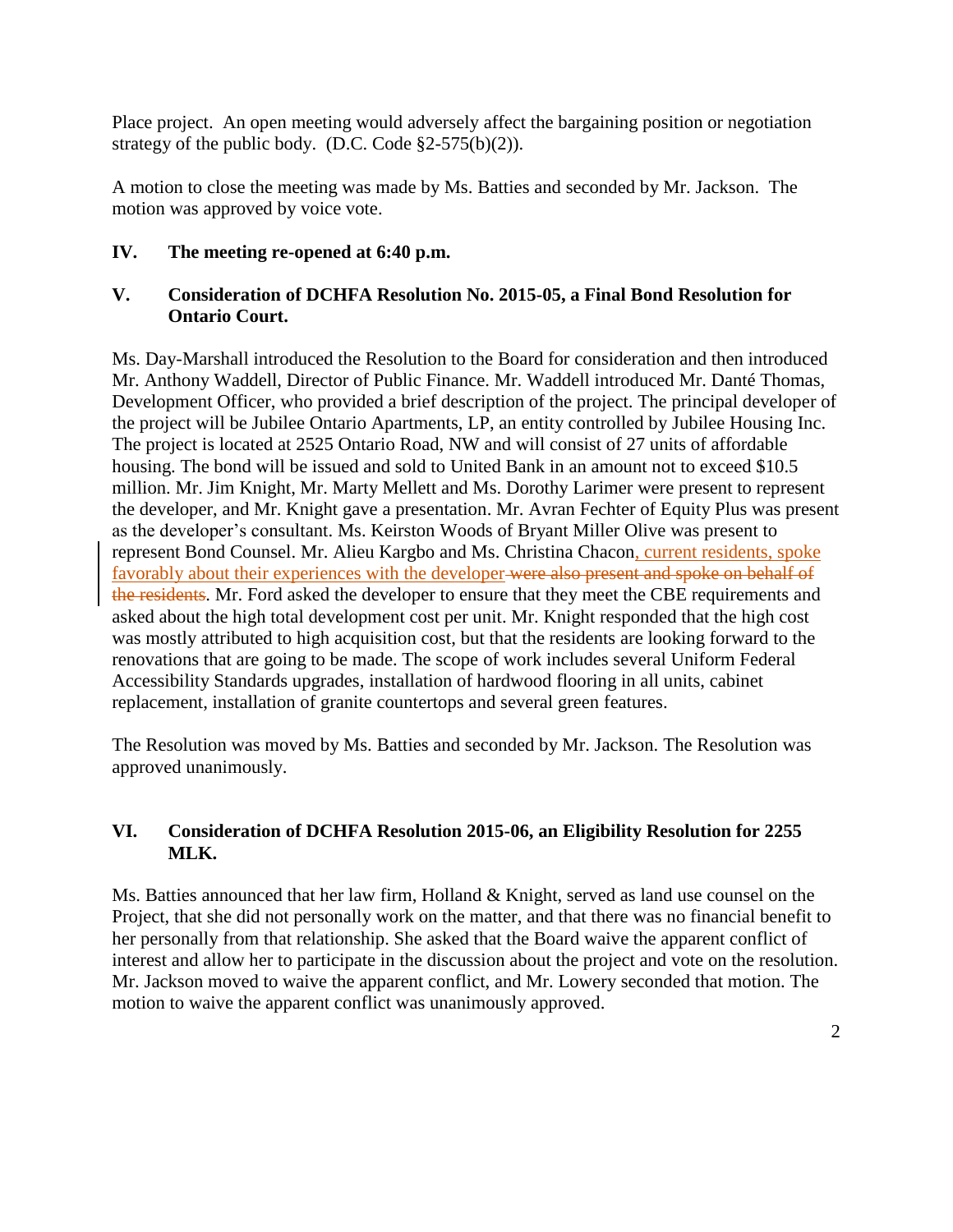Mr. Jackson announced that one of the members of the development team for the project is a Board member of the organization of which Mr. Jackson is the Executive Director. Out of an abundance of caution, Mr. Jackson decided that he would recuse himself from the discussion of this development project.

Ms. Day-Marshall introduced the Resolution to the Board for consideration and then introduced Mr. Anthony Waddell, Director of Public Finance. Mr. Waddell introduced Mr. Edward Pauls, Senior Development Officer, who provided a brief description of the project. The development will consist of one building containing 71 units and will be located at 2255 Martin Luther King, Jr. Avenue, SE. The developer is 2255 MLK, LLC, an entity controlled by Four Points, LLC. Eighty percent (80%) of the units are expected to be affordable to families earning sixty percent (60%) or less of the area median income (AMI). Four (4) of those units will be further restricted to families earning thirty percent (30%) or less of the AMI per an agreement with DHCD. Twenty percent (20%) of the units will be unrestricted by income limits. The Resolution authorizes the issuance of an amount not to exceed \$14 million. Members of the development team who were present included the following: Stan Voudrie and Keith Turner of Four Points, Joey Ijjas of Grimm + Parker architects, Marilyn Kresky-Wolff of Open Arms Housing (tenant services provider) and Matt Sislen of Audobon Enterprises (development consultant). Mr. Turner provided a brief presentation. Ms. Kresky-Wolff described the services that will be provided to residents, with a particular emphasis on services for residents of the four units that will be intended for occupancy by Department of Behavioral Health clients.

Mr. Ford inquired about community participation with the ANC Commissioner. Mr. Turner replied that a Community Benefits Agreement was executed that would result in the inclusion of market rate units as well as a plan to market some of the units to local artists. Ms. Batties asked a few questions clarifying where the developer was in the PUD process and about the other developments within the PUD.

The Resolution was moved by Ms. Batties and seconded by Mr. Lowery. With 3 votes in the affirmative and an abstention by Mr. Jackson, the Resolution was approved.

### **VII. Consideration of DCHFA Resolution 2015-07, an Eligibility Resolution for Bowen Place.**

Ms. Batties announced that her firm, Holland & Knight, often serves as counsel to the developer of this project, but they did not represent the developer on this matter and that she had no personal financial interest in either the developer or this project. She asked that any apparent conflict be waived and that she be allowed to participate in the discussion of this project for both the bond loan as well as the McKinney Act loan. Mr. Jackson moved that the apparent conflict be waived, which was seconded by Mr. Lowery. The motion to waive the apparent conflict was approved unanimously.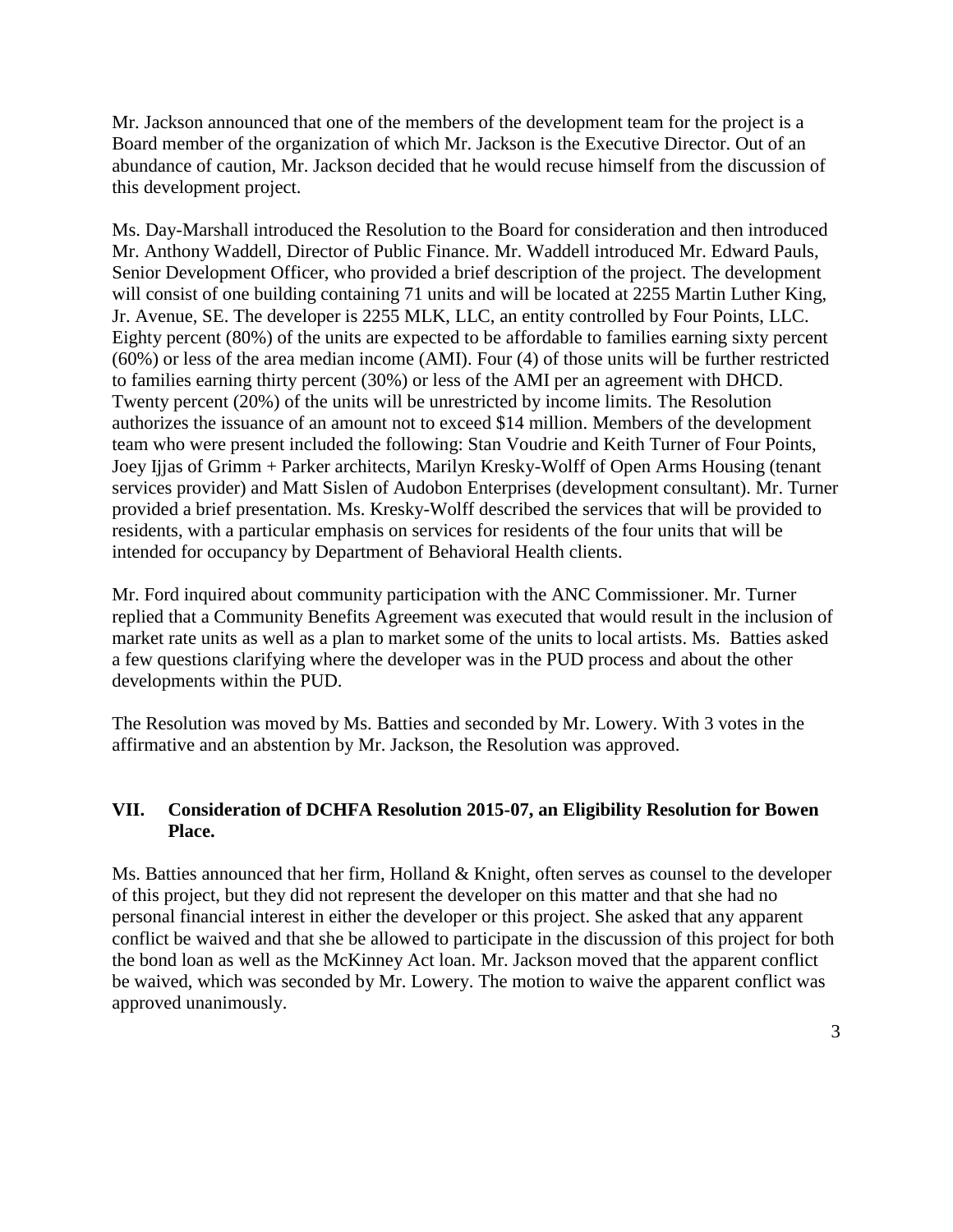Ms. Day-Marshall introduced the resolution and then introduced Mr. Anthony Waddell, Director of Public Finance. Mr. Waddell introduced Ms. Patience Dean as the Development Analyst underwriting this project, and she provided a brief overview. The project consists of the construction of a three-story building containing forty-one residential rental units that will be located at the future address of 2620 Bowen Road, SE. All of the units are expected to be limited to residents who earn sixty percent (60%) of AMI or less. Members of the development team present included the following: Adrian Washington, Juan Powell and Kevin Brown of Neighborhood Development Company (NDC), the principal developer of the project; Matt Sislen of Audobon Enterprises, a development consultant on the project; and Huda Iskandar of EDG Architects. Mr. Washington gave a presentation about the developer and the project. The architect representative described in more detail the drawings of the proposed development. The Resolution authorizes an issuance of an amount not to exceed \$9,600,000.

Mr. Ford asked why HOME funds are being used. Mr. Washington responded that DHCD made that determination based on confidence that the developer could use the funds expeditiously. Mr. Ford asked why there were only two 3-bedroom units. Mr. Washington replied that when NDC obtained the property from another developer, the original plan was to build all one bedroom units. NDC changed that plan. Mr. Lowery asked how the developer intends to allocate parking spaces given that plans call for the creation of fewer parking spaces than units. The developer plans to allocate spaces via an annual lottery system.

The Resolution was moved by Ms. Batties and seconded by Mr. Jackson. The Resolution was unanimously approved.

### **IX. Consideration of DCHFA Resolution 2015-03(G), authorizing a McKinney Act Loan for Bowen Place.**

Ms. Day-Marshall introduced the Resolution for the Board's consideration.

Mr. Jackson moved approval of the Resolution, and Ms. Batties seconded. The Resolution was unanimously approved.

### **XII. Interim Executive Director's Report.**

- The Supplemental Claim for Parkway Overlook was paid by the US Department of Housing and Urban Development in the amount of \$615,000.
- The Agency's Budget Oversight Hearing is scheduled for April 20, 2015.
- The NALHFA Annual Conference will be held in Miami, FL from April  $29<sup>th</sup>$  until May  $2<sup>nd</sup>$ . Ms. Day-Marshall is a Board Member of the organization and will be attending.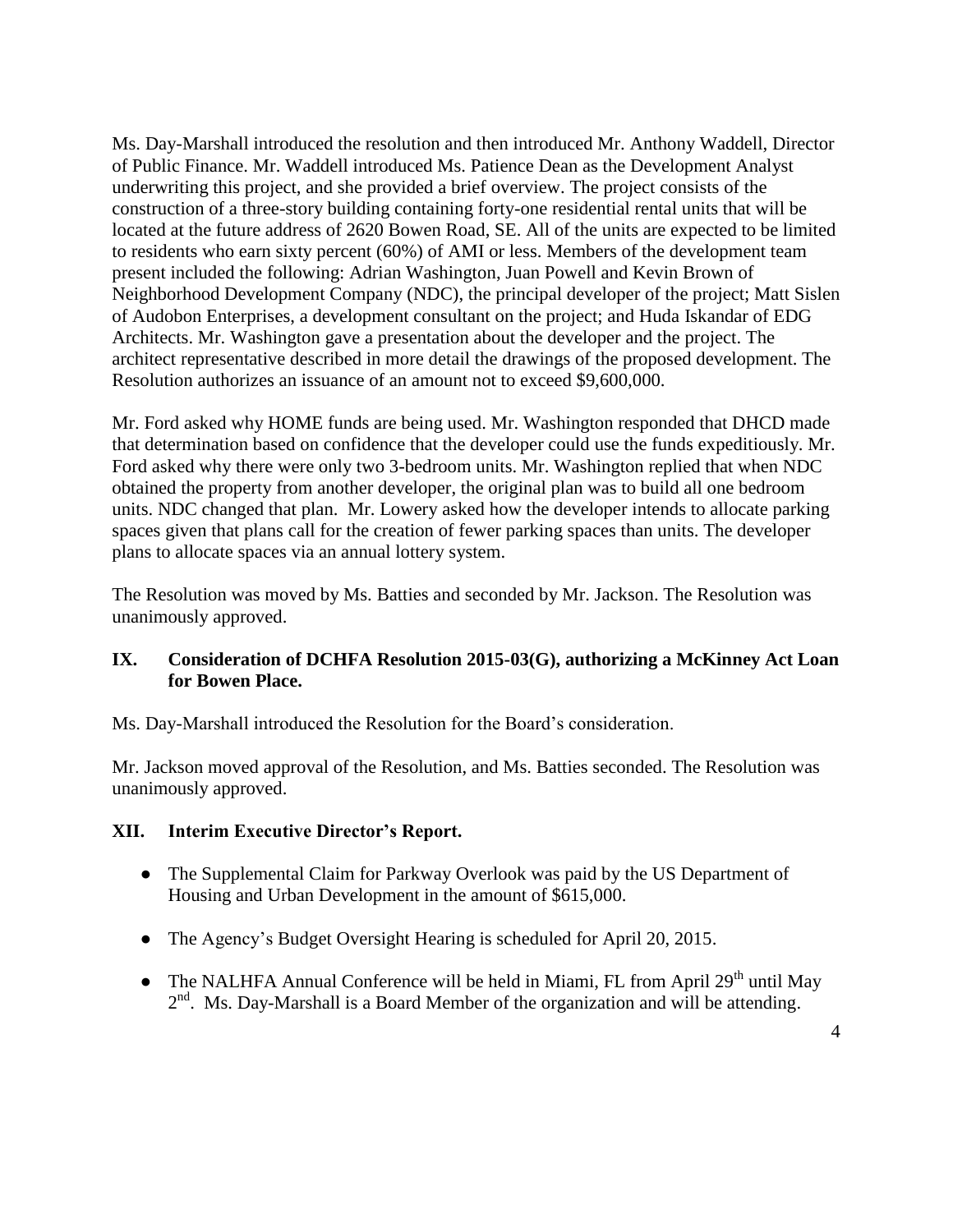- Staff will meet with Councilmember Brianne Nadeau on Monday pursuant to the Presiding Member's request.
- Single Family Programs have reached \$100 million in production, \$95 million of which are loans that have closed. Staff is planning a celebratory event in June.
- The Agency will be closing its ninth multifamily transaction of the fiscal year this week.

Mr. Ford asked about the expansion of the tax lien extinguishment program. Ms. Day-Marshall replied that the pilot phase is intended to last through the end of March. Mr. Lowery requested that staff send another copy of the flyer that provides details about the program. Ms. Day-Marshall agreed to do that.

### **XIII. Report on the Financial Management Software.**

Ms. Makle reported that the Financial Management Software Committee had conducted the final reference checks for the two vendors who responded to the RFP that was issued. She also reported that the Bidders had conducted a second round of demonstrations for the committee members. A recommendation will be made to the Interim Executive Director prior to the next Board Meeting, and the plan is to present a resolution for consideration by the Board at the next meeting on April  $14^{\text{th}}$ .

### **XIV. Other Business.**

Mr. Ford asked that Mr. Lowery and Mr. Jackson provide a job description for the Executive Director position at the next meeting.

### **XV. Vote to Close Meeting to consult with the Board's Counsel, Mr. Thorn Pozen.**

Pursuant to the Administrative Procedure Act, a vote was called to close the meeting in order to consult with the Board's Attorney, Mr. Thorn Pozen (D.C. Code §2-575(b)(4)(A)). A motion was made by Ms. Batties and seconded by Mr. Jackson. The meeting was closed at 7:54 p.m.

### **XVI. The meeting was re-opened at 8:27 p.m.**

### **XVII. The meeting was adjourned at 8:28 p.m.**

Submitted by Maria K. Day-Marshall, Esq., Interim Secretary to the Board of Directors on April 1024, 2015.